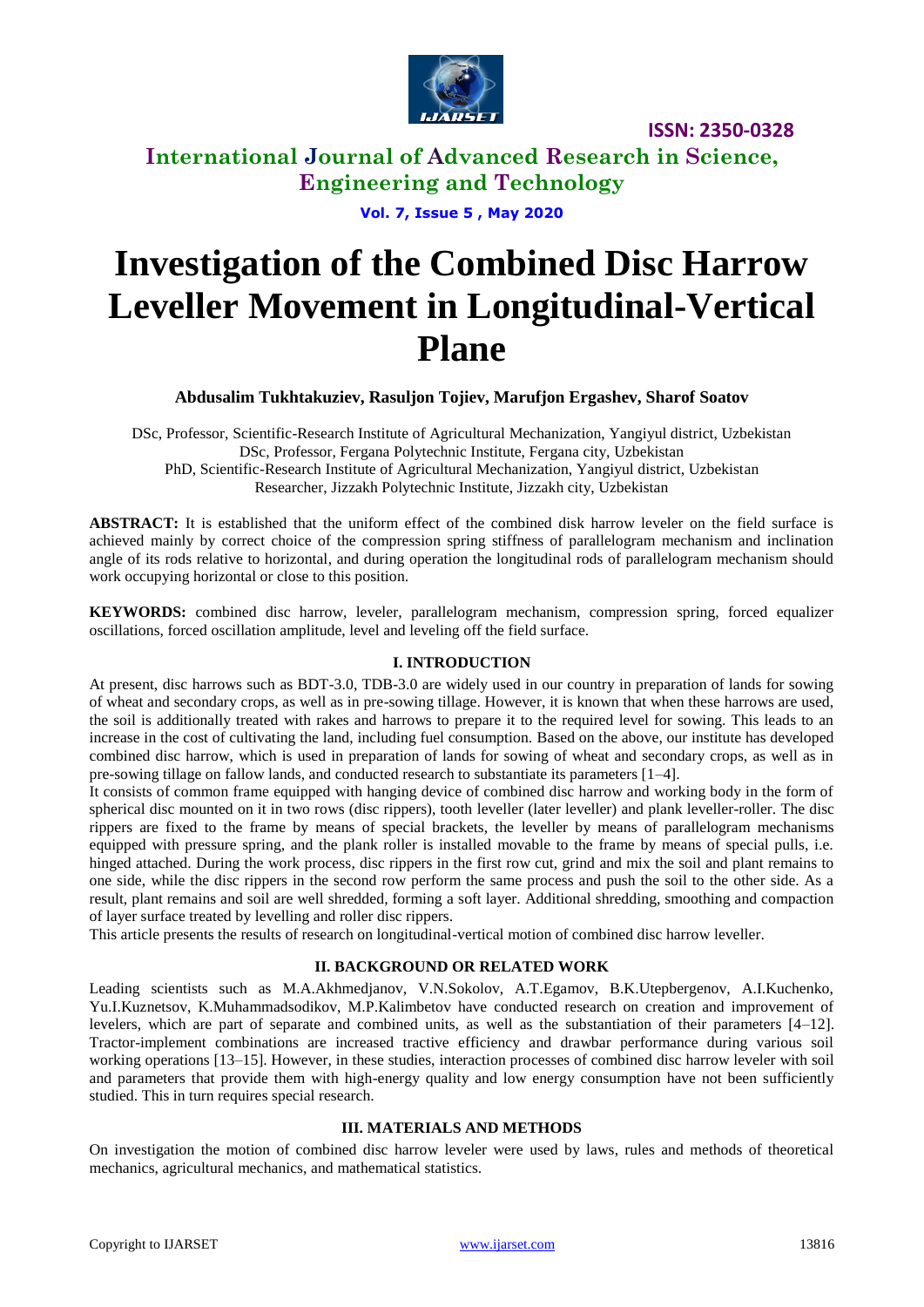

## **ISSN: 2350-0328 International Journal of Advanced Research in Science, Engineering and Technology**

## **Vol. 7, Issue 5 , May 2020**

#### **IV. ANALYSIS AND RESULTS**

Because the physical and mechanical properties of soil are variable, forces  $R_x$  and  $R_z$  acting on leveller (see figure) are constantly changeable during operation. For this reason, in addition to the forward motion, leveller also acts in vertical direction, i.e. along the *Z*-axis, forced oscillation also acts that change its effect on the ground. As a result, it is not ensured to smooth levelling and smoothing of the field surface.

To ensure smooth levelling and smoothing of the field surface, the amplitude of vertical forced oscillations of the leveller should be as small as possible. For this purpose, we form differential equation representing vertical forced

oscillations of the leveller according to the calculation scheme shown in figure. It will have the following appearance\n
$$
m_T \frac{d^2 Z}{dt^2} = -m_T g - Q_m + R_z - P_T \sin \varphi_T,
$$
\n(1)\nor\n
$$
m_T \frac{d^2 Z}{dt^2} = -m_T g - Q_m + R_z + (Q_{nh} - R_x) t g \varphi_T,
$$
\n(1, a)

or  
\n
$$
m_{T} \frac{d^{2} Z}{dt^{2}} = -m_{T} g - Q_{nv} + R_{z} + (Q_{nh} - R_{x}) t g \varphi_{T},
$$
\n(1, a)

where  $m_T$  - the mass of leveller, kg; Z - vertical coordinate axis, m;  $t$  - time, s;  $Q_{nv}$ ,  $Q_{mh}$  - the vertical and horizontal components of compressive force  $Q_n$  applied to the leveler by the pressure spring of parallelogram mechanism, N;  $R_x$ ,  $R_z$  - horizontal and vertical components of resistance forces acting on working bodies by the soil, N;  $R_T$  - gravitational force applied to the leveller by parallelogram mechanism, N;  $\varphi_T$  - inclination angle of parallelogram mechanism from the horizontal position, degrees.



*a, b* - equilibrium and deviation states of the leveller, respectively Fig. 1. The scheme for studying of changes in depth of subsidence of leveller

 $R_z$  and  $R_x$  forces can be expressed as [16, 17]

$$
R_{z} = R_{e} + R_{r} + R_{zt}
$$
\n(2)\nand\n
$$
R_{x} = R_{x}^{av} + R_{xt},
$$
\n(3)

where  $R_e$ ,  $R_r$  are the forces linearly related to the amount and rate of soil deformation, respectively, i.e. elastic and resistance forces of the soil, N;  $R_x^{av}$  - average value of force  $R_x$ , N;  $R_z$ ,  $R_x$  - the variable components of forces  $R_z$  and  $R_x$ , N.

In the static equilibrium position of the leveler

$$
R_e = \Delta_T k_T C_T, \tag{4}
$$
  

$$
R_r = 0, \tag{5}
$$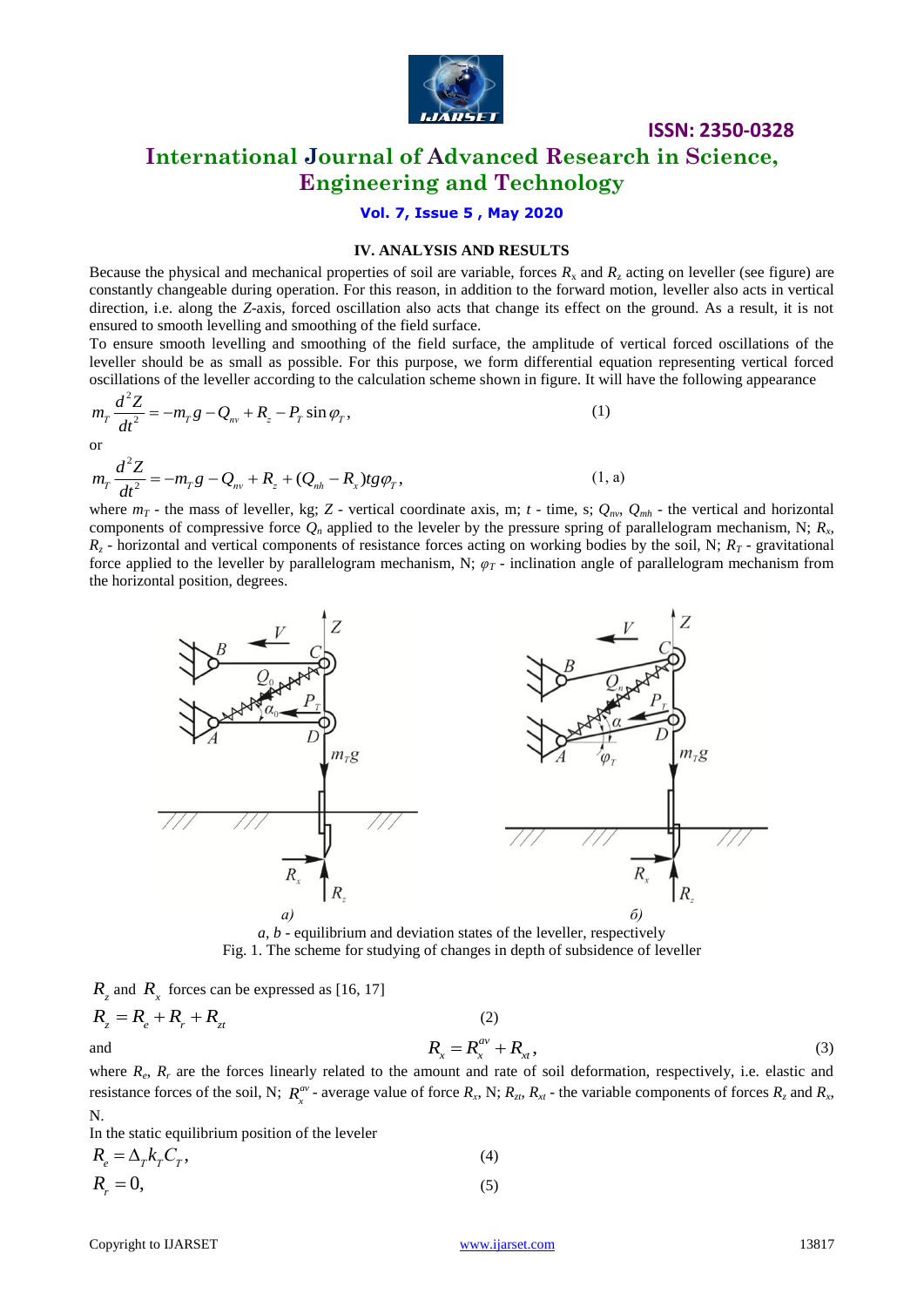

**International Journal of Advanced Research in Science, Engineering and Technology**

## **Vol. 7, Issue 5 , May 2020**

| $R_{_{7t}} = 0,$ | (6) |
|------------------|-----|
| $R_{x} = 0,$     | (7) |

| $Q_n = Q_0$ ; $Q_{nv} = Q_0 \sin \alpha_0$ ; $Q_{nh} = Q_0 \cos \alpha_0$ , |  |
|-----------------------------------------------------------------------------|--|
|                                                                             |  |

where  $\Delta_T$  - depth of immersion of leveler in the state of static equilibrium, m;  $k_T$  - amount of leveller teeth, pcs;  $C_T$  - the inflexibility coefficient of soil applied to one tooth of leveller,  $( *teeth*)$ *N m teeth* ; *Q*<sup>0</sup> - the initial compressive strength of

pressure spring, N;  $\alpha_0$  - the inclination angle of the force vector  $Q_0$  to the horizon, degrees. When leveller rises above the equilibrium position by a distance of *Z*.

| $R_e = (\Delta_T - Z) k_T C_T$       | (9)  |
|--------------------------------------|------|
| $R_r = -Z k_T b_T$                   | (10) |
| $R_{\tau t} = \Delta R_{\tau}(t)$    | (11) |
| $R_{rt} = -\Delta R_r(t)$            | (12) |
| $Q_{nv} = (Q_0 + C_n Z) \sin \alpha$ | (13) |
| $Q_{nh} = Q_0 \cos \alpha$ ,         | (14) |

where  $b_T$  - the resistance coefficient of soil applied to one tooth of the leveller,  $( *teeth*)$  $N \cdot s$ *m teeth*  $\ddot{\phantom{0}}$  $\cdot$ ;  $\Delta R_{xt}$ ,  $\Delta R_{zt}$  - variable forces, N;

 $C_n$  - the inflexibility of the spring, N/m.  $\alpha$  - inclination angle of spring to the horizon when compressive force deviates from the leveling equilibrium position, degrees.

Substituting the above values of  $R_e$ ,  $R_r$ ,  $R_{zt}$ ,  $R_{xt}$ ,  $Q_{nv}$ , and  $Q_{nh}$  into expression (1) and assuming  $\alpha = \alpha_0$ , we obtain following result<br>following result<br> $m_r \frac{d^2 Z}{dt^2} = -m_T g - (Q_0 + C_n Z) \sin \alpha_0 + [(\Delta_T - Z)C_T - Zb_T]k_T$ following result  $2 -$ 

$$
m_{\tau} \frac{d^2 Z}{dt^2} = -m_{\tau} g - (Q_0 + C_n Z) \sin \alpha_0 + \left[ (\Delta_T - Z) C_T - Z b_{\tau} \right] k_{\tau} + \Delta R_z(t) +
$$
  
+ 
$$
\left[ Q_0 \cos \alpha_0 - (R_x^{av} - \Delta R_x(t)) \right] t g \varphi_{\tau}.
$$

When the leveler is in equilibrium

When the leveler is in equilibrium  
\n
$$
-m_T g - Q_0 \sin \alpha_0 + \Delta_T C_T k_T + \left(Q_0 \cos \alpha_0 - R_x^{\alpha\nu}\right) t g \varphi_T = 0.
$$
\n(16)

With this in mind, we bring Equation (15) to the following form

$$
-m_T g - Q_0 \sin \alpha_0 + \Delta_T C_T k_T + (Q_0 \cos \alpha_0 - R_x^{\alpha\nu}) t g \varphi_T = 0.
$$
\n
$$
\text{With this in mind, we bring Equation (15) to the following form}
$$
\n
$$
m_T \frac{d^2 Z}{dt^2} = -\left[k_T b_T \dot{Z} + \left(k_T C_T + C_n \sin \alpha_0\right) Z\right] + \Delta R_z(t) t g \varphi_T + \Delta R_z(t).
$$
\n
$$
\text{or}
$$
\n
$$
m_T \ddot{Z} + k_T b_T \dot{Z} + \left(k_T C_T + C_n \sin \alpha_0\right) Z = \Delta R_x(t) t g \varphi_T + \Delta R_z(t).
$$
\n
$$
\tag{18}
$$

$$
m_r \ddot{Z} + k_r b_r \dot{Z} + (k_r C_r + C_n \sin \alpha_0) Z = \Delta R_x(t) t g \varphi_r + \Delta R_z(t).
$$
\n
$$
\text{According to the scheme shown in Figure 1} \tag{18}
$$

$$
\sin \alpha_0 = \frac{d}{\sqrt{l_u^2 + d^2}},\tag{19}
$$

where  $d$  - vertical distance between the fixed or movable hinges of parallelogram mechanism, m;  $l_t$  - the length of longitudinal traction of parallelogram mechanism, m. on of parallelogram mechanism, m.<br>alue of sin $\alpha_0$  by (19) into expression<br> $\begin{pmatrix} d \\ k & R \end{pmatrix}$   $\begin{pmatrix} z - AB & C \end{pmatrix}$ 

Substituting the value of 
$$
\sin \alpha_0
$$
 by (19) into expression (18), we obtain the following

\n
$$
m_T \ddot{Z} + k_T b_T \dot{Z} + \left(k_T C_T + C_n \frac{d}{\sqrt{l_H^2 + d^2}}\right) Z = \Delta R_x(t) t g \varphi_T + \Delta R_z(t).
$$
\n(20)

\nAD (i) and AB (i) determine that the forces there are large values to the Lagrangian to the harmonic law, the

 $\Delta R_x(t)$  and  $\Delta R_z(t)$  assuming that the forces changes by [18] according to the harmonic law, the solution of equation (20) representing the vertical forced oscillations of leveler and its amplitude have following formula

$$
R_{\alpha} = 0, \qquad (6)
$$
  
\n
$$
R_{\alpha} = 0, \qquad (7)
$$
  
\n
$$
Q_{\alpha} = Q_{\alpha} = Q_{\beta} \sin \alpha_{\alpha}; Q_{\alpha} = Q_{\beta} \cos \alpha_{\alpha}
$$
  
\n
$$
Q_{\alpha} = Q_{\beta} \sin \alpha_{\alpha}; Q_{\alpha} = \theta_{\beta} \cos \alpha_{\alpha}
$$
  
\nwhere  $\Delta_T$ - depth of dimension of leveler in the state of static equilibrium, m;  $k_T$ - amount of leveler test,  
\ninflexibility coefficient of soil applied to one tooth of leveler,  $\frac{N}{m \cdot (real)}$   
\nWe have leveler rises above the equilibrium position by a distance of Z.  
\nWhen leveler gives above the equilibrium position by a distance of Z.  
\n
$$
R_{\alpha} = -Z_{\alpha}k_{\alpha}
$$
  
\n
$$
R_{\alpha} = -Z_{\alpha}k_{\alpha}
$$
  
\n
$$
Q_{\alpha} = -Z_{\alpha}k_{\alpha}
$$
  
\n
$$
Q_{\alpha} = Q_{\alpha} \cos \alpha,
$$
  
\n
$$
Q_{\alpha} = Q_{\alpha} \cos \alpha,
$$
  
\n
$$
Q_{\alpha} = Q_{\alpha} \cos \alpha,
$$
  
\n
$$
Q_{\alpha} = Q_{\alpha} \cos \alpha
$$
  
\n
$$
Q_{\alpha} = Q_{\alpha} \cos \alpha
$$
  
\n
$$
Q_{\alpha} = Q_{\alpha} \cos \alpha
$$
  
\n
$$
Q_{\alpha} = R_{\alpha} \cos \alpha
$$
  
\n
$$
R_{\alpha} = \frac{\partial Q_{\alpha}}{\partial \alpha} = -R_{\alpha}Q_{\alpha} + C_{\alpha}Z_{\alpha}
$$
  
\n
$$
R_{\alpha} = \frac{\partial Q_{\alpha}}{\partial \alpha} = -R_{\alpha}Q_{\alpha} + C_{\alpha}Z_{\alpha}
$$
  
\n
$$
R_{\alpha} = \frac{\partial Q_{\alpha}}{\partial \alpha} = -R_{\alpha}Q_{\alpha} + C_{\alpha}Z_{\alpha}
$$
  
\n
$$
R_{\alpha} = \frac{\partial Q_{\alpha}}{\partial \alpha} = -R_{\alpha}Q_{\alpha} + C_{\alpha}Z_{\alpha}
$$
  
\n
$$
R_{\alpha} = \
$$

and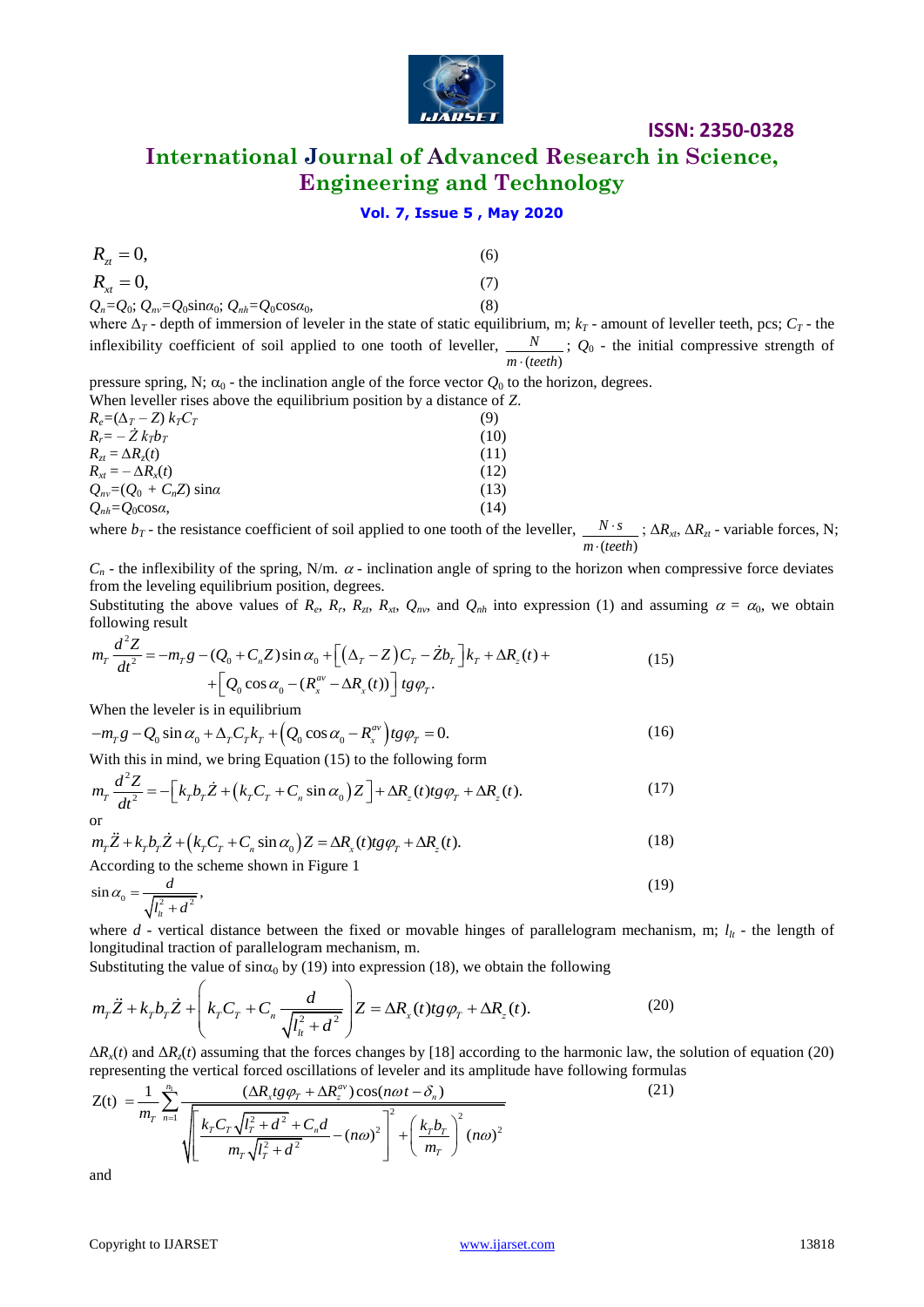

 $(22)$ 

**International Journal of Advanced Research in Science, Engineering and Technology**

$$
\mathbf{Vol. 7, Issue 5, May 2020}
$$
\n
$$
A_{\mathrm{T}} = \frac{1}{m_{\mathrm{T}}} \sum_{n=1}^{n_{\mathrm{I}}} \frac{(\Delta R_{x} t g \varphi_{\mathrm{T}} + \Delta R_{z}^{av})}{\sqrt{\left[\frac{k_{\mathrm{T}} C_{\mathrm{T}} \sqrt{l_{\mathrm{h}}^{2} + d^{2}} + C_{n} d}{m_{\mathrm{T}} \sqrt{l_{\mathrm{h}}^{2} + d^{2}} - (n \omega)^{2}}\right]^{2} + \left(\frac{k_{\mathrm{T}} b_{\mathrm{T}}}{m_{\mathrm{T}}}\right)^{2} (n \omega)^{2}}},
$$

where  $n=1,2,..., n_1$  - number of harmonics;  $\omega$  - rotational frequency of variable components, s<sup>-1</sup>;<br>  $\frac{k}{\omega} \frac{h}{\omega^2} (n\omega) \sqrt{l^2 + d^2}$ 

of harmonics; 
$$
\omega
$$
 - rotational frequency of variable components,  
\n
$$
\delta_n = \arctg \frac{k_r b_r (n\omega) \sqrt{l_u^2 + d^2}}{\left(k_r C_r + C_n \frac{d}{\sqrt{l_u^2 + d^2}}\right) - m_r \sqrt{l_u^2 + d^2} (n\omega)^2}.
$$

When the pressure spring mounted vertically, expressions (21) and (22) have following appearance

When the pressure spring mounted vertically, expressions (21) and (22) have following  
\n
$$
Z(t) = \frac{1}{m_T} \sum_{n=1}^{n_1} \frac{(\Delta R_x t g \varphi_T + \Delta R_z^{av}) \cos(n\omega t - \delta_n)}{\sqrt{\left[\frac{k_T C_T + C_n}{m_T} - (n\omega)^2\right]^2 + \left(\frac{k_T b_T}{m_T}\right)^2 (n\omega)^2}}
$$
\n(21, a)

and

and  
\n
$$
A_{T} = \frac{1}{m_{T}} \sum_{n=1}^{n_{1}} \frac{(\Delta R_{x} t g \varphi_{T} + \Delta R_{z}^{av})}{\sqrt{\left[\frac{k_{T} C_{T} + C_{n}}{m_{T}} - (n\omega)^{2}\right]^{2} + \left(\frac{k_{T} b_{T}}{m_{T}}\right)^{2} (n\omega)^{2}}}
$$
\nwhere  $\delta_{n} = \arctg \frac{k_{T} b_{T} (n\omega)}{(k_{T} C_{T} + C_{n}) - m_{T} (n\omega)^{2}}$ . (22, a)

In process of working according to expressions (21), (21, a), (22) and (22, a), the impact degree of leveler on the field surface is depended on its mass  $(m_T)$ , amount of teeth  $(k_T)$ , amplitude of variable forces acting on it  $(\Delta R_x^{av}, \Delta R_z^{av})$ , frequency ( $\omega$ ), inclination angle of parallelogram mechanism to the horizon ( $\varphi_T$ ), length ( $l_t$ ), vertical distance between the hinges (*d*), the stiffness of pressure spring  $(C_n)$ , physical and mechanical properties of soil  $(C_T, b_T)$ . Since the factors  $\Delta R_x^{av}$ ,  $\Delta R_z^{av}$ ,  $\omega$ ,  $C_T$  and  $b_T$  are uncontrollable factors, uniform effect of leveler on the field surface can be achieved mainly by stiffness of pressure spring of the parallelogram mechanism and right choice of inclination angle of the traction relative to the horizon. If the longitudinal traction of parallelogram mechanism is provided for in horizontal position during operation,  $\Delta R_{x}(t)$  variable force and hence physic-mechanical properties of soil and change in speed of the aggregate do not affect performance of the leveller. As a result, optimal conditions are created for smooth leveling and smoothing of the field surface.

The operation of longitudinal traction of the parallelogram mechanism in horizontal position during work is achieved by changing mounting height of the parallelogram mechanism to frame or length of column (bracket) connecting the leveler to it.

The differential equation (20), which represents vertical forced oscillations of the leveler in the presence of equation (20), which represents<br>the field surface, has the following for<br> $\begin{pmatrix} 1 & 0 \\ k & 0 \end{pmatrix}$   $\begin{pmatrix} 1 & 0 \\ 7 & 10 \end{pmatrix}$   $\begin{pmatrix} 2 & 0 \\ 7 & 1 \end{pmatrix}$ 

The differential equation (20), which represents vertical forced oscillations of the lev-  
irregularities on the field surface, has the following form  

$$
m_T \ddot{Z} + k_T b_T \dot{Z} + \left(k_T C_T + C_n \frac{d}{\sqrt{l_{6m}^2 + d^2}}\right) Z = \Delta R_x(t)tg\varphi_T + \Delta R_z(t) - F_u.
$$
(23)

where  $F<sub>u</sub>$  - force of inertia resulting from copying of field surface unevenness by leveler, N. We assume that the profile of the field surface changes according to the following law in direction of movement of the aggregate

$$
Z = Z_0 \sin \frac{\pi V t}{l_s},\tag{24}
$$

where *Z*<sup>0</sup> - height of roughness, m; *V* - speed of the aggregate, m/s; *l<sup>s</sup>* - length of roughness, m. In it, force of inertia generated by copying unevenness on surface of the softening field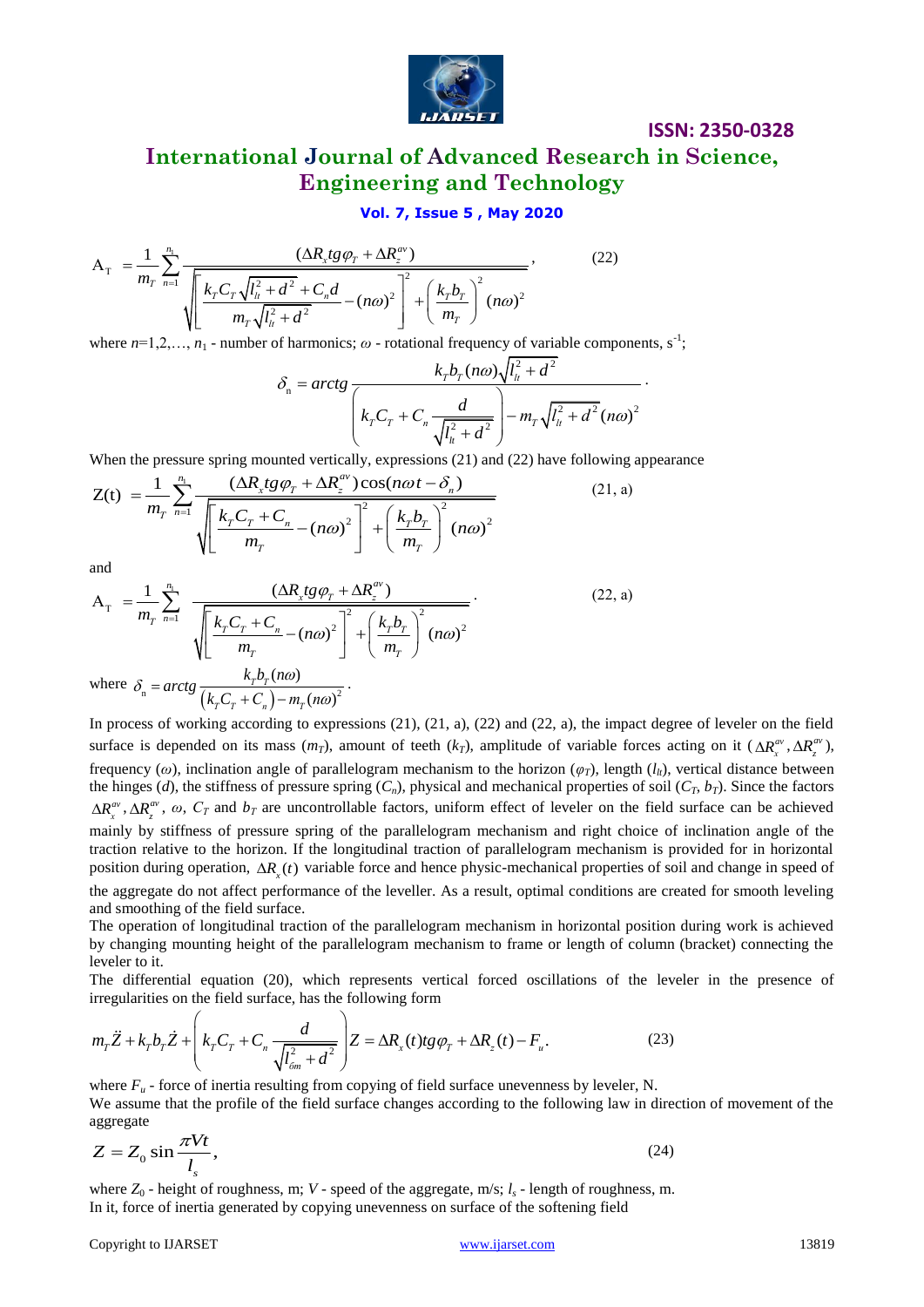

## **International Journal of Advanced Research in Science, Engineering and Technology**

## **Vol. 7, Issue 5 , May 2020**

$$
F_u = -m_0 Z_0 \frac{\pi^2 V^2}{l_s^2} \sin \frac{\pi V t}{l_s}.
$$
\n(25)

With this in mind, expression (23) has following final form

with this in mind, expression (25) has following that form  
\n
$$
m_{\tau}\ddot{Z} + k_{\tau}b_{\tau}\dot{Z} + k_{\tau}\left(C_{\tau} + C_{n}\frac{d}{\sqrt{l_{\mu}^{2} + d^{2}}}\right) =
$$
\n
$$
= \Delta R_{x}(t)tg\varphi_{\tau} + \Delta R_{z}(t) + Z_{0}\frac{\pi^{2}V^{2}}{l_{s}^{2}}\sin\left(\frac{\pi Vt}{l_{s}}\right).
$$
\nThe solutions of this equation representing vertical forced oscillations of leveler and its amplitude  
\n
$$
Z(t) = \frac{1}{m_{\tau}}\sum_{n=1}^{n_{1}} \frac{(\Delta R_{x}tg\varphi_{\tau} + \Delta R_{z}^{av})\cos(n\omega t - \delta_{n})}{\sqrt{1-\frac{(\Delta R_{x}tg\varphi_{\tau})^{2}}{l_{s}^{2}}}} +
$$
\n(26)

The solutions of this equation representing vertical forced oscillations of leveler and its amplitude are as follows [19]  $1 \qquad n_1$ 

The solutions of this equation representing vertical forced oscillations of leveler and its amplitude  
\n
$$
Z(t) = \frac{1}{m_r} \sum_{n=1}^{n_1} \frac{(\Delta R_x t g \varphi_T + \Delta R_z^{av}) \cos(n\omega t - \delta_n)}{\sqrt{\left[\frac{k_r C_r \sqrt{l_h^2 + d^2} + C_n d}{m_r \sqrt{l_h^2 + d^2}} - (n\omega)^2\right]^2 + \left(\frac{k_r b_r}{m_r}\right)^2 (n\omega)^2}}
$$
\n
$$
+ \frac{(\pi V)^2 Z_0 \sin\left[\left(\frac{\pi V}{l_s}\right)t - \delta_2\right]}{m_r \sqrt{l_h^2 + d^2} + C_n d} - \left(\frac{\pi V}{l_s}\right)^2 + \left(\frac{k_r b_r}{m_r}\right)^2 \left(\frac{\pi V}{l_s}\right)^2}
$$
\nand  
\n
$$
A_r = \frac{1}{m_r} \sum_{n=1}^{n_1} \frac{\Delta R_x t g \varphi_T + \Delta R_z^{av}}{\sqrt{\left[\frac{k_r^2}{l_s} + d^2\right]^2 + \left(\frac{\pi V}{l_s}\right)^2}} + \frac{\Delta R_x t g \varphi_T + \Delta R_z^{av}}{\sqrt{\left[\frac{k_r^2}{l_s} + d^2\right]^2 + \left(\frac{\pi V}{l_s}\right)^2}} + \frac{\Delta R_x t g \varphi_T + \Delta R_z^{av}}{\sqrt{\left[\frac{k_r^2}{l_s} + d^2\right]^2 + \left(\frac{\pi V}{l_s}\right)^2}} + \frac{\Delta R_x t g \varphi_T + \Delta R_z^{av}}{\sqrt{\left[\frac{k_r^2}{l_s} + d^2\right]^2 + \left(\frac{\pi V}{l_s}\right)^2}} + \frac{\Delta R_x t g \varphi_T + \Delta R_z^{av}}{\sqrt{\left[\frac{k_r^2}{l_s} + d^2\right]^2 + \left(\frac{\pi V}{l_s}\right)^2 + \left(\frac{\pi V}{l_s}\right)^2}}}
$$

and

 $\overline{+}$ 

$$
A_{T} = \frac{1}{m_{T}} \sum_{n=1}^{n_{1}} \frac{\Delta R_{x} t g \varphi_{T} + \Delta R_{z}^{av}}{\sqrt{\left[\frac{k_{T} C_{T} \sqrt{l_{u}^{2} + d^{2} + C_{n} d}}{m_{T} \sqrt{l_{u}^{2} + d^{2}} - (n\omega)^{2}}\right]^{2} + \left(\frac{k_{T} b_{T}}{m_{T}}\right)^{2} (n\omega)^{2}} + \frac{(\pi V)^{2} Z_{0}}{l_{u}^{2} \sqrt{\left[\frac{k_{T} C_{T} \sqrt{l_{u}^{2} + d^{2} + C_{n} d}}{m_{T} \sqrt{l_{u}^{2} + d^{2}} - \left(\frac{\pi V}{l_{s}}\right)^{2}\right]^{2} + \left(\frac{k_{T} b_{T}}{m_{T}}\right)^{2} \left(\frac{\pi V}{l_{s}}\right)^{2}}}, \qquad (28)
$$
\n
$$
k_{T} b_{T} \left(\frac{\pi V}{l_{s}}\right) \sqrt{l_{s}^{2} + d^{2}}
$$
\n
$$
k_{T} b_{T} \left(\frac{\pi V}{l_{s}}\right) \sqrt{l_{s}^{2} + d^{2}}
$$
\n
$$
k_{T} c_{T} + C_{n} \frac{d}{\sqrt{l_{u}^{2} + d^{2}}} - m_{T} \sqrt{l_{u}^{2} + d^{2} \left(\frac{\pi V}{l_{s}}\right)^{2}}.
$$

where 
$$
\delta_2 = \operatorname{arctg} \frac{1}{k_r C}
$$

Analysis of expressions (27) and (28) shows that the presence of unevenness on the field surface leads to increase in range and amplitude of change in depth of subsidence of the leveler and, consequently, deterioration of its leveling and cultivation levels. An increase in height of unevenness and speed of movement of the aggregate leads to deterioration of these parameters, and increase in length of unevenness leads to their improvement.

#### **IV. CONCLUSION**

The required level of performance of the combined disc harrow leveller is provided by installation angle of longitudinal traction of the parallelogram mechanisms on which they are installed relative to the horizon and right choice of pressure springs stiffness. In process of work, when longitudinal traction of the parallelogram mechanisms works in horizontal or close position, uniform levelling and smoothing of the field surface is achieved.